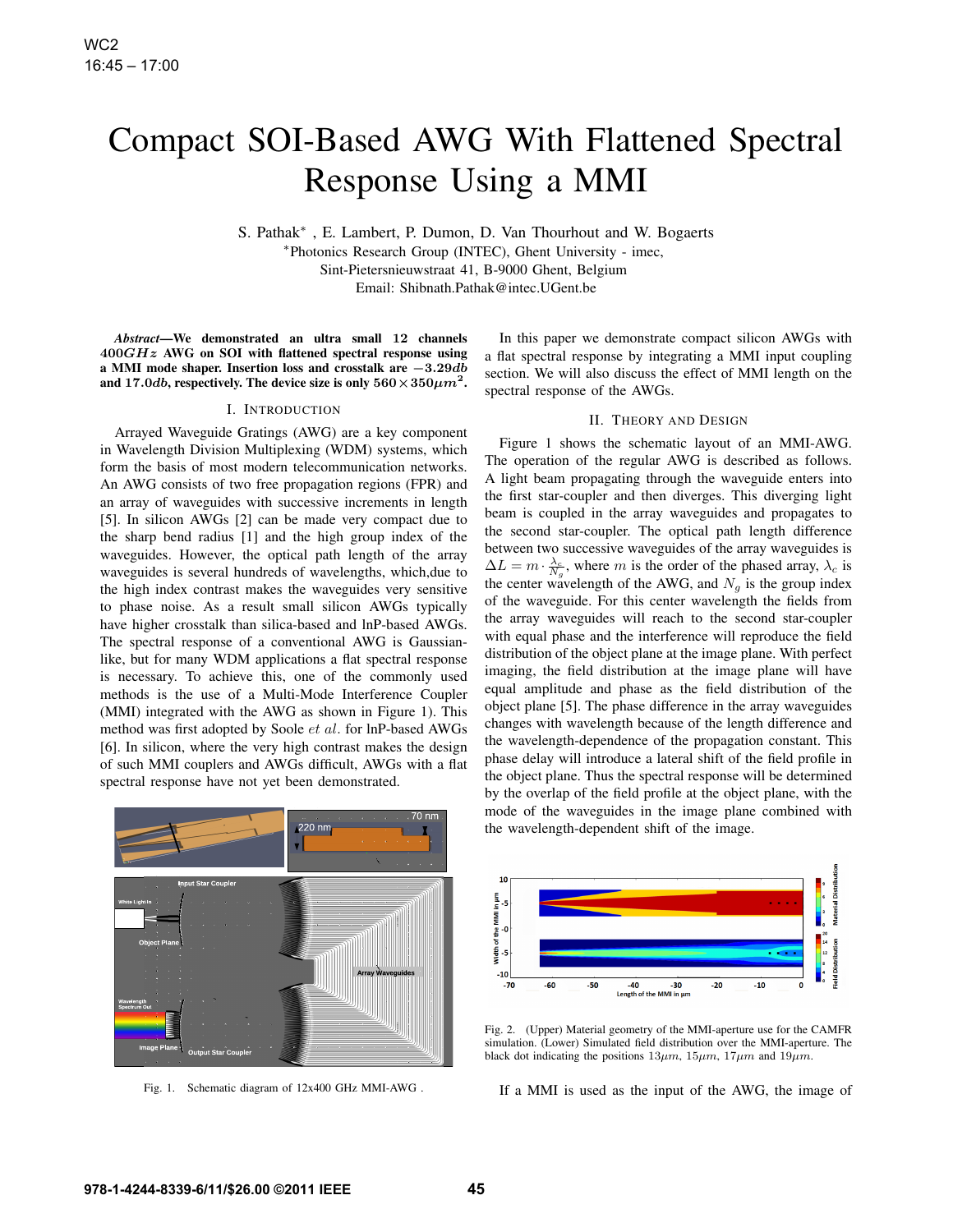the input field can be tailored. Figure 2 shows the field as it propagates through the MMI. At certain points, we will get a field profile with a flat region in the center, as shown in Figure 3. The overlap between this flat image field and the mode at the image plane with a wavelength-dependent shift will produce a flattened spectral response. The flat region in the spectral response depends on the width of the input field at the end of the MMI. This can be controlled through appropriate choice of the width and length of the MMI. In Figure 3 we can see the field distribution changes from Gaussian-like to a twofold image with a center dip, by changing the length of the MMI from  $13\mu m$  to  $19\mu m$ , whereby the width of the MMI was fixed to 5*µm*.



Fig. 3. Field distribution at the end of the MMI for different lengths.

#### III. AWG MODEL

To simulate the AWG we developed a semi-analytical model integrated with our design software. Our simulation model simulates the transmission matrices (T-matrix) of all parts of the AWG using the most suitable method [4]. The AWG is divided in three parts: two star-couplers and the arrayed waveguides. The star couplers themselves are also split in separate parts: the input apertures are simulated numerically using eigenmode propagation, while the free-space propagation is solved analytically using a 2D Fresnel-diffraction scheme. Figure 4(a) illustrates our simulation approach for an AWG.

Let us consider an AWG with *n* the number of input channels, *m* the number of output channels and *p* the number of arms. Then the T-matrix of the input star coupler is  $T1_{np}$ , T-matrix of the output star coupler is *T*3*mp* and T-matrix of the array waveguides is *T*2*pp*. So the overall T-matrix  $(T_{mn})$  of the AWG is equal to  $T3_{mp} \cdot T2_{pp} \cdot T1_{np}^T$ . For the starcoupler simulation the field-profile of the aperture is simulated by propagating the mode profile of the single-mode input waveguide through the taper and MMI of the input section using an eigenmode solver (CAMFR). Figure 2(upper) shows the material geometry used for the CAMFR simulation. From that simulation result (shown in Figure 2(Lower)) we choose four MMI lengths:  $13\mu m$ ,  $15\mu m$ ,  $17\mu m$  and  $19\mu m$  (shown



Fig. 4. (a) T-matrix approach for AWG. (b) Virtually fabricated MMI-aperture used in the design. (c) Selected portion of the aperture used for the CAMFR simulation

as black dot in Figure 2) to integrate with a 12 *×* 400*GHz* AWG. Figure 3 shows the resulting field distributions for the selected MMI lengths. These are then used as input for the analytical simulation of the the free-space propagation region.

#### IV. RESULTS AND DISCUSSION

With our simulator we modeled a 12 *×* 400*GHz* MMI-AWG. The MMI is 15*µm* long and 5*µm* wide. The simulation result shown in Figure 5) exhibits a central channel loss of *−*2*.*07*db* and a nearest channel crosstalk of 19*.*5*db*.



Fig. 5. Simulation Result of 12 *×* 400*GHz* MMI-AWG.



Fig. 6. Measurement Result of 12 *×* 400*GHz* MMI-AWG.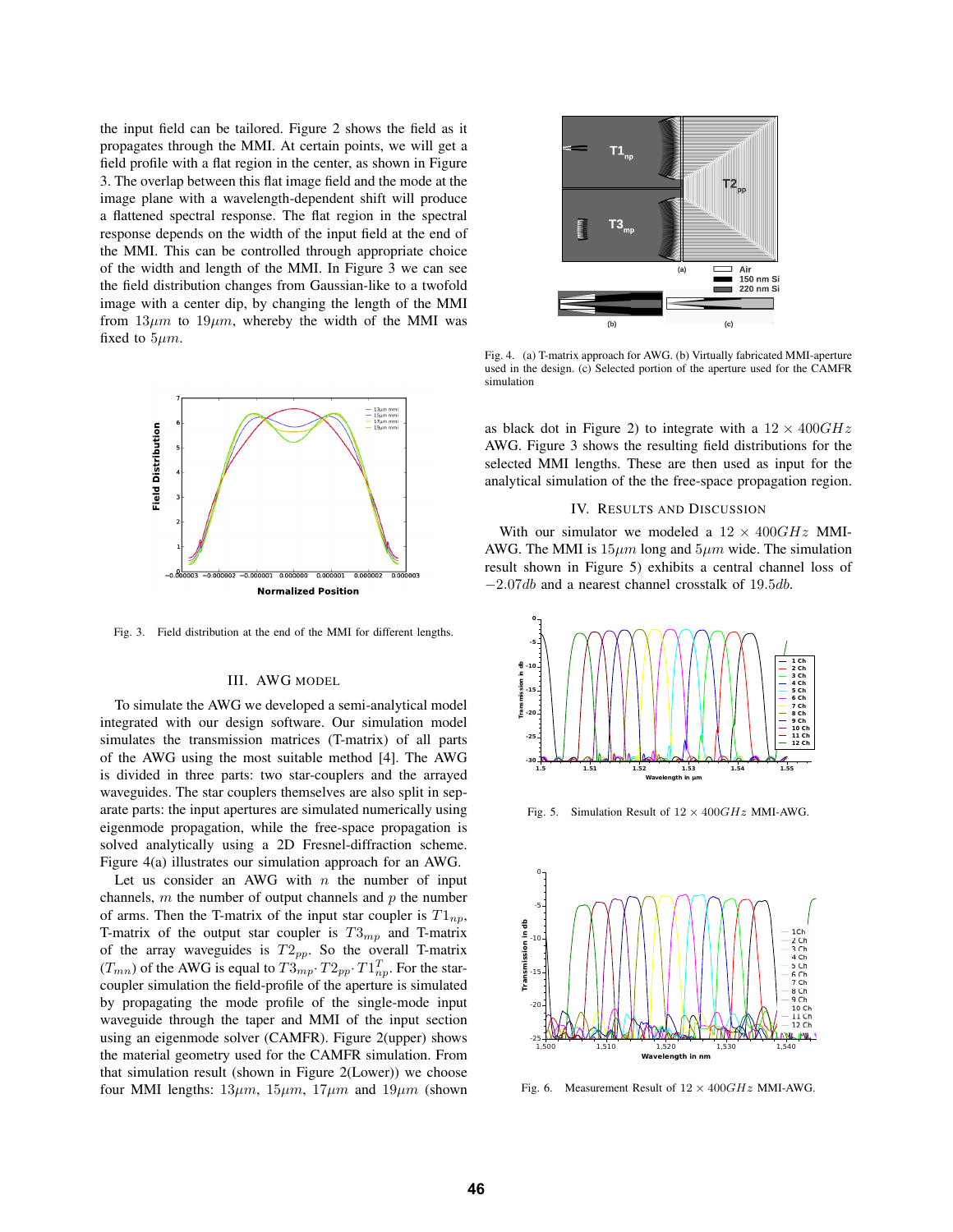The experimental result of the same device is shown in Figure 6. The central channel loss for the fabricated device is *−*3*.*29*db* and the crosstalk is 17*.*0*db*, close to the simulated values. In both simulation and experiment we see that not all channels have a perfect flat-top response: the left and right side channels become slightly asymmetric toward resp. the left and right side. This is the effect of imaging error for outer channels and was described in [3]. The MMI-AWG also has a higher loss than a conventional AWG because of the shape mismatch in the image plane of the AWG and the fact that the power in the image is now spread over a wider area to obtain a flat top wavelength response.

The simulation and experimental spectral responses of all the four chosen MMI lengths  $(13\mu m, 15\mu m, 17\mu m$  and  $19\mu m$ ) are shown in Figure 7. In both cases we observe that



Fig. 7. Simulation result spectral response of 400*GHz* AWG with variation of MMI lengths.

the 13*µm* MMIs have a Gaussian-like response, 15*µm* MMIs have a flattop response, 17*µm* MMIs have a small dip at the center of the response and 19*µm* MMIs have a larger dip. The experimental data for the  $17 \mu m$  and  $19 \mu m$  MMI-AWG show a higher center dip than the simulation results, which can be explained by a small mismatches in MMI width, waveguide thickness or choice of refractive index for the simulation.

#### V. CONCLUSION

An ultra compact twelve channels flattop arrayed waveguide grating(AWG) on silicon-on-insulator(SOI) has been reported. The device size is  $560 \times 350 \mu m^2$ . Center channel loss is *−*3*.*29*db*, crosstalk is 17*db* and the imaging error is low. The experimental results matches well with our simulation result obtained using our semi-analytical model. The effect of the MMI length on the spectral response of the AWG is investigated in detail through simulation and experimental results.

#### ACKNOWLEDGMENT

Part of this work was supported by the European Union in the framework of the FP7 Project ICT-Wadimos. Wim Bogaerts acknowledges the Flemish Research Foundation for a postdoctoral fellowship. The experimental AWG devices were fabricated through ePIXfab.

### **REFERENCES**

- [1] Wim Bogaerts, Pieter Dumon, Dries Van Thourhout, Dirk Taillaert, Patrick Jaenen, Johan Wouters, Stephan Beckx, Vincent Wiaux, and Roel Baets. Compact wavelength-selective functions in silicon-on-insulator photonic wires.
- [2] Wim Bogaerts, Shankar Kumar Selvaraja, Pieter Dumon, Joost Brouckaert, Katrien De Vos, Dries Van Thourhout, and Roel Baets. Silicon-oninsulator spectral filters fabricated with cmos technology. *IEEE Journal of Selected Topics in Quantum Electronics*, 16(1), January 2010.
- [3] A. Klekamp and R. Münzer. Calculation of imaging errors of awg. *Journal of Lightwave Technology*, 21(9), September 2003.
- [4] S. Pathak, W. Bogaerts, E. Lambert, P. Dumon, and D. Van Thourhout. Integrated design and simulation tools for silicon photonic arrayed waveguide gratings. *Annual Symposium of the IEEE Photononics Benelux Chapter*, pages 41–44, November 2010.
- [5] Meint K. Smit and Cor van Dam. Phasar-based wdm-devices: Principles, design and applications. *IEEE Journal of Selected Topics in Quantum Electronics*, 2(2), June 1996.
- [6] J.B.D. Soole, M.R. Amersfoort, H.P. Leblanc, N.C. Andreadakis, A. Rajhel, C. Caneau, R. Bhat, M.A. Koza, C. Youtsey, and I. Adesida. Use of multimode interference couplers to broaden the passband of wavelengthdispersive integrated wdm filters. *IEEE Photonics Technology Letters*, 8(10), October 1996.